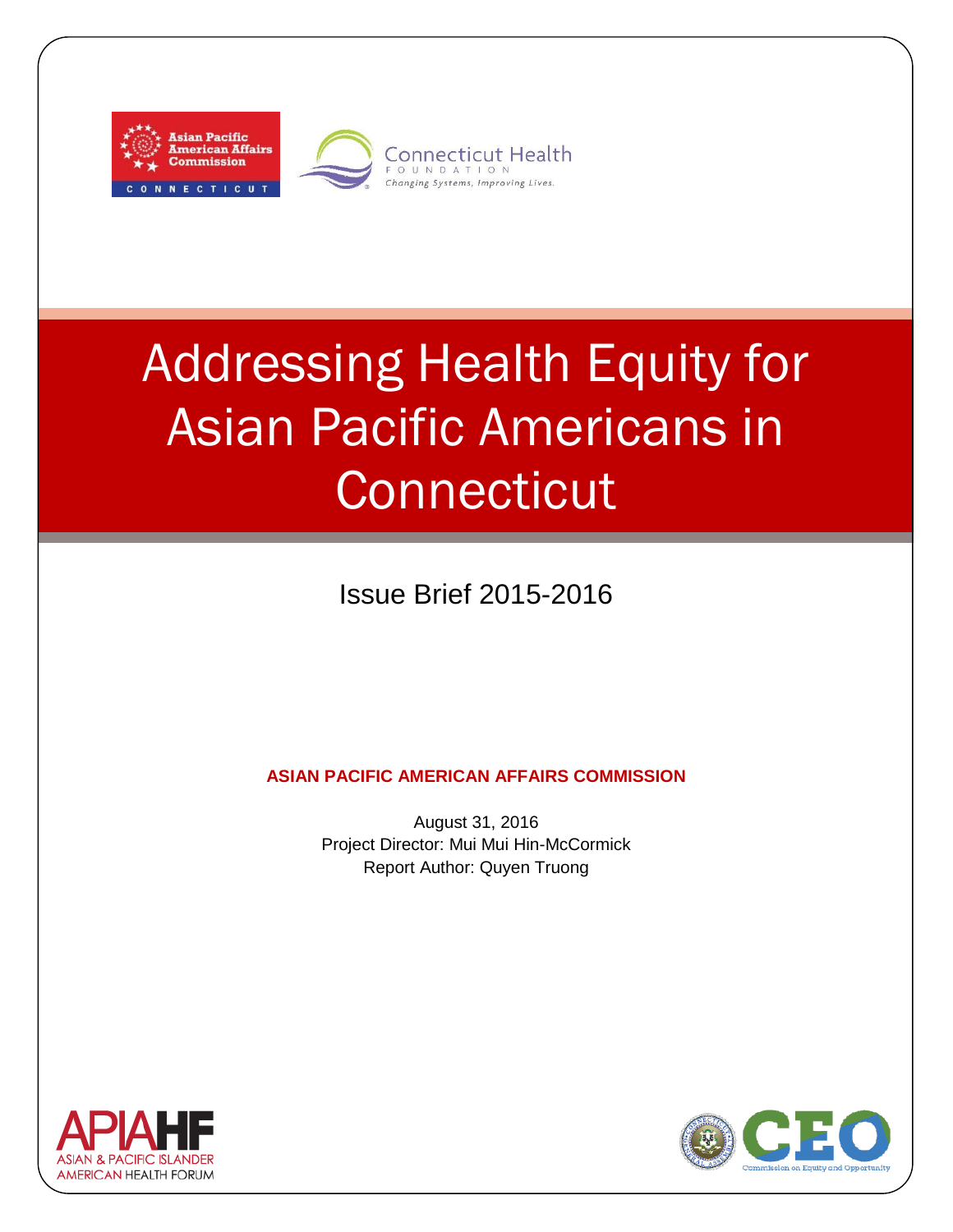# Addressing Health Equity for Asian Pacific Americans in Connecticut

Issue Brief 2015-2016

*We want to recognize the Connecticut Health Foundation for funding this report and for providing the opportunity to do this project.*

#### Executive Summary

Asian Pacific Americans (APAs) are the fastest growing minority group in Connecticut (CT). Dr. William Howe, a former Asian Pacific American State Commissioner stated, "the Asian community is the largest minority in 40 percent of Connecticut's school districts." <sup>1</sup> The APA population more than doubled in size in the last decade, notably with the increase of many Southeast Asian refugee and immigrant communities. Connecticut's Asian American population grew from 95,368 in the year 2000 to 157,088 in 2010 – a 65% increase.<sup>2</sup> The diversity of APA communities means there are new and different health needs to address, among them language issues, health literacy, and health concerns related to poverty and trauma. A new report from CT looks at the many health access issues that affect APAs, specifically Southeast Asian refugees and immigrants from Cambodia, Laos, and Vietnam. Even with the implementation of the Affordable Care Act (ACA) and Culturally and Linguistically Appropriate Services (CLAS) standards, APAs continue to face barriers to healthcare. APAs remain some of the most neglected racial/ethnic minority groups in CT and in the US.

Based on mutual interest in the ultimate goal of strengthening Connecticut's healthcare system's ability to provide culturally competent and linguistically accessible services to the state's APA communities, the Asian & Pacific Islander American Health Forum (APIAHF) and the Connecticut Asian Pacific American Affairs Commission (APAAC) developed a statewide Coverage to Care for Asian Pacific Americans (C2CAPA) Project in 2015. APAAC worked closely with multiple APA communities to address the rising needs of the diverse APA population. APAAC's previous health efforts included partnerships with grassroots leaders from the Cambodian, Lao, and Vietnamese communities to conduct the state's first needs assessment on the Southeast Asian communities in 2014. In this current C2CAPA effort, local community coalition partners provided ACA education and outreach in order to promote APA health insurance enrollment in CT. During these sessions, coalition partners documented community

 $\overline{a}$ 

<sup>1</sup> Campbell, Susan. "Asian-Americans Shun Mental Health Care." Connecticut Health I Team. May 7, 2013. Accessed August 03, 2016. http://c-hit.org/2013/05/07/asian-americans-shun-mental-health-care/.

<sup>&</sup>lt;sup>2</sup> "APA Facts." Connecticut Asian Pacific American Affairs Commission. Accessed August 03, 2016. http://ctapaac.com/areas-of-concern/apa-facts/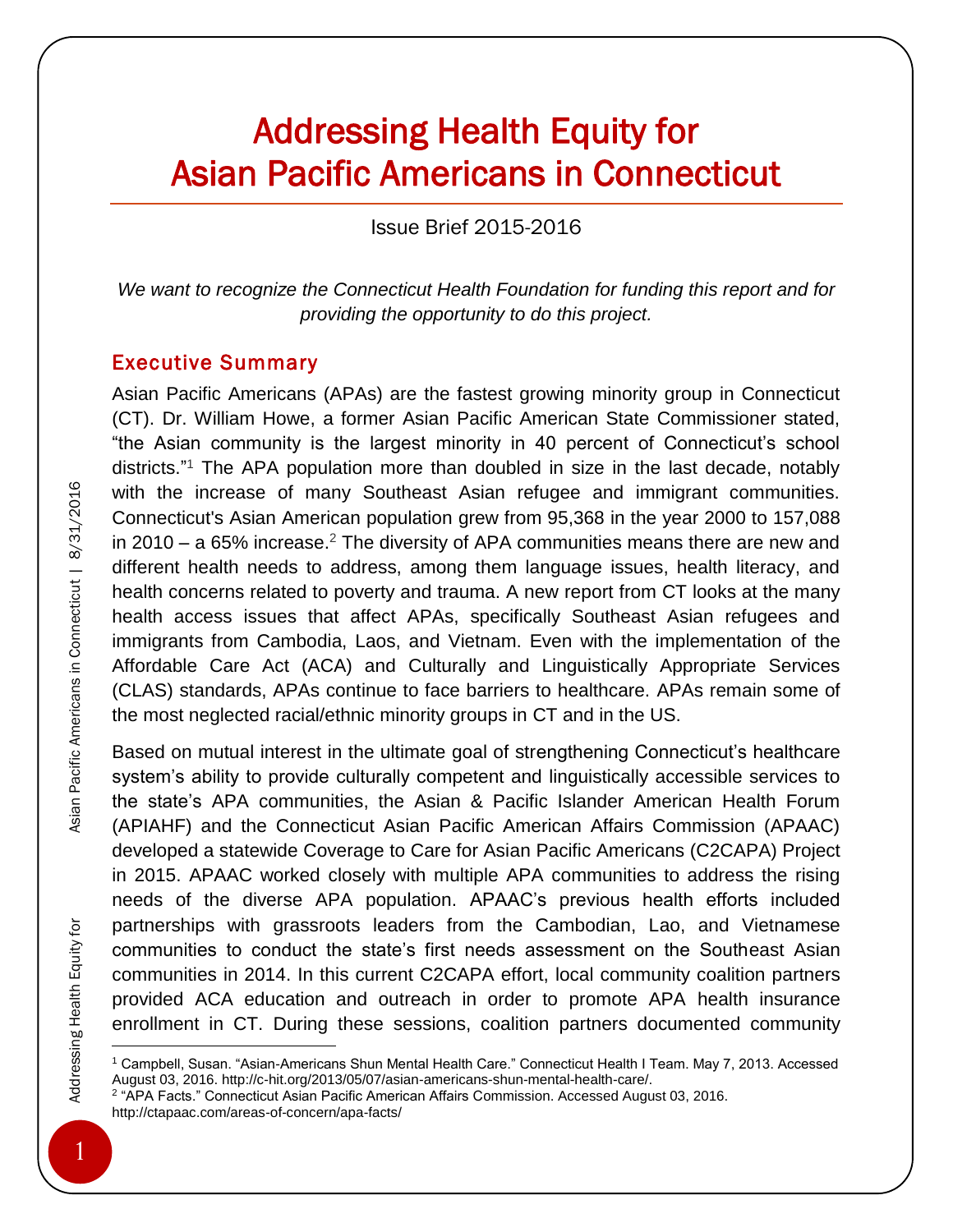members' previous and current barriers to accessing ACA education and healthcare services. The community feedback informed this issue brief.

# Approach

This project was conducted with the help and partnership of three community-based organizations led by Southeast Asian leaders: the Connecticut Coalition of Mutual Assistance Associations (CCMAA), Khmer Health Advocates (KHA), and Lao Association of Connecticut (LAC). Each organization reached out to dozens of key community members and leaders to conduct key informant interviews and administer hundreds of surveys. Organizations used interpreters to conduct interviews in community settings. All interviews were translated from native languages into English for the study. Additionally, community leaders in partnership with the State Innovation Model's Consumer Advisory Board (SIM CAB) held a "Listening Forum" in October 2015, which attracted over 150 community members to learn about community perspectives on healthcare equity issues and to share relevant healthcare information.<sup>3</sup>

The C2CAPA Project goals are to:

- Identify the key healthcare stakeholders and who is working on healthcare in Connecticut's Southeast Asian community
- Understand knowledge of health equity and health disparity as it affects Connecticut's Southeast Asian community
- Understand the landscape of access to healthcare in Connecticut and awareness of healthcare services within the community
- Understand how key informants think about solutions to health issues

A total of **412** surveys and **81** key informant interviews were conducted.

The survey administrator analyzed quantitative data from survey results and qualitative information from key informant interviews. Survey responses were imported into Microsoft® Excel, where data analysis was completed.

## Key Findings

 $\overline{a}$ 

Limited services exist to support APAs with healthcare access in CT. Most Southeast Asian refugees and immigrants encountered a range of difficulties relating to language, transportation, and cultural barriers when trying to address their healthcare needs.

APAs struggled mostly due to language and transportation barriers. Notably, many Southeast Asians continue to rely on family and friends to set up doctors' visits, to Addressing Health Equity for

<sup>3</sup> Becker, Arielle Levin. "Language Barriers Compound Disease, Trauma for Southeast Asian Refugees." The CT Mirror. October 21, 2015. Accessed August 03, 2016. http://ctmirror.org/2015/10/21/language-barriers-compounddisease-trauma-burden-in-southeast-asian-refugees/.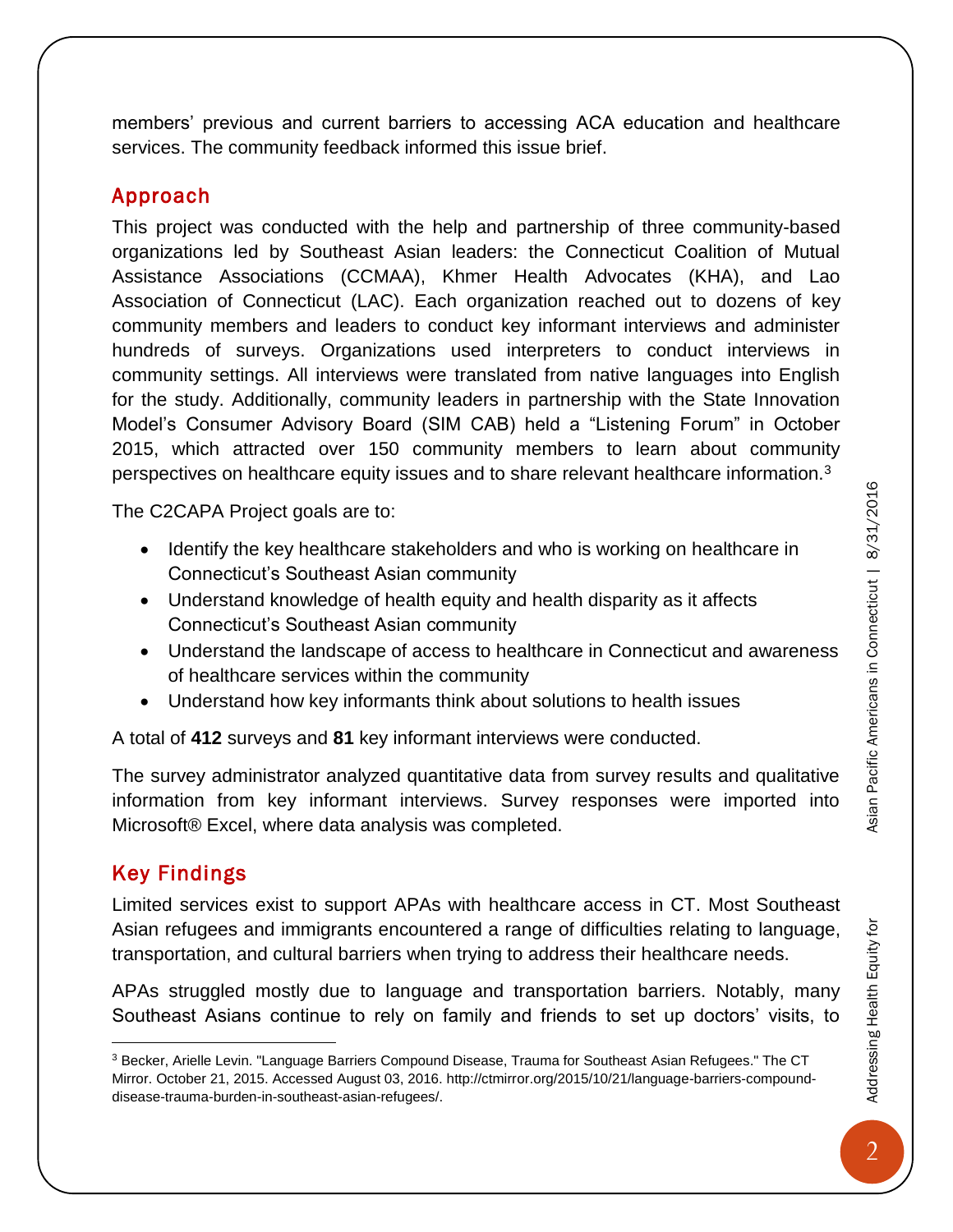interpret in healthcare settings, and to help decipher follow-up instructions. Additionally, many elderly APAs lack transportation to consistently get their annual check-ups, much less attend follow-up appointments. Reliance on community members for language help and for transportation prevent APAs from properly accessing healthcare. Translation and interpretation support from qualified professionals is critical to healthcare access for Southeast Asians.

APAs also struggled to find healthcare due to cultural barriers. Many felt that doctors do not understand them or the backgrounds. Community members wanted more APAs represented among healthcare providers, or that providers at least knew about their specific healthcare concerns. People wanted any ongoing healthcare research on APAs to have disaggregated data (by ethnic group) so healthcare providers and policy makers can understand the differences between different APA communities and treat them accordingly.

### Recommendations

- **1. Offer Comprehensive and Reliable Translation and Interpretation Services:** While more bilingual and bicultural health providers are needed, one strategy to addressing APA healthcare access issues is a comprehensive plan to offer trained, qualified interpreters in healthcare settings and translated healthcare materials (including drug prescription, patient education, and shared decisionmaking materials) across different APA languages. Easy access to telephone and video interpreter services also should be part of the strategy. Trained interpreters help APAs understand their diagnoses, participate more fully in their healthcare, complete follow-up care, and engage in preventive behaviors. Behavioral health is a service for which it is especially important to have qualified, trained interpreters and translated materials.
- **2. Offer Culturally Appropriate Behavioral Health Services:** Mental health and addiction issues are already stigmatized in APA communities. Without these essential services, many APAs who can benefit from therapy or outpatient services cannot and will not use preventive behavioral healthcare. Many Southeast Asian refugees have trauma histories, post-traumatic stress disorder (PTSD), and lack language skills to address these issues. Without bilingual and bicultural staff and/or qualified, trained interpreters on staff, agencies may rely on family members, untrained staff, or community health workers to do this essential work. However, relying on family members or friends to provide verbal interpretation about subject matter that is personal and stigmatized in many communities can be detrimental to treatment. The commitment to offer interpretation and translation services should come from the Department of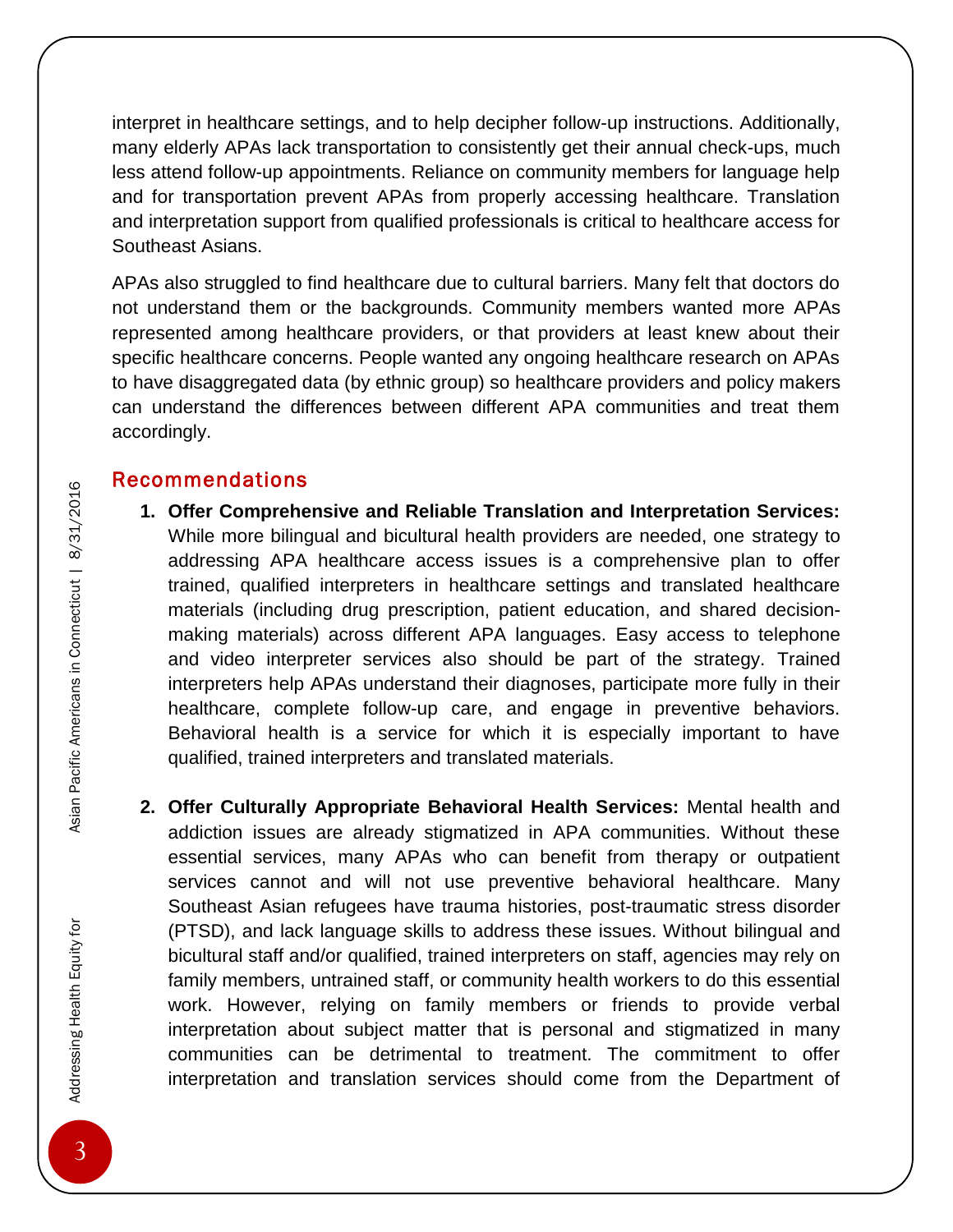Mental Health and Addiction Services (DMHAS) and from other state agencies whose charge is to help refugees adapt to life in the USA.

- **3. Offer Accessible Healthcare Providers or Transportation to Healthcare Appointments:** To address transportation issues, healthcare agencies should be within walking distance to APA communities, be within easy access to main bus lines and transportation hubs, or offer in-home services for community members who struggle to leave their home. In-home services can include helping people manage medications, offering therapeutic conversations to address mental health concerns or loneliness, and providing basic preventive medical care. Health insurance companies should ensure their provider networks offer services to meet these needs.
- **4. Train healthcare staff to be culturally competent and aware of issues specific to refugee communities:** In addition to language services, healthcare providers must seek to improve their hiring of bilingual and bicultural staff and offer culturally competent care. Hiring APA healthcare staff can help APA community members, but APA staff cannot always adequately represent all APA clients. Given the growing APA populations in CT and the diversity within the APA community, it is important that all clinicians are trained to be more culturally sensitive to different APA communities' needs. Creating an atmosphere of inclusion and offering culturally competent care are key elements to increasing APA access to healthcare. Culturally competent care includes providing interpretation services, knowledge of community needs and challenges, and a way to provide follow-up assistance. This can mean creating a welcoming office with understanding, reliable clinicians who listen and who help people feel at ease. Community Health Workers can also help clinicians provide culturally competent care for our APA communities.
- **5. Continue to Research APA Community Needs and Disaggregate the Data:**  APA healthcare needs are distinct from other minority groups, and within the diverse APA community, it is important to distinguish which groups need what kinds of support. Disaggregation of APA health data by race/ethnicity and primary language is key to understanding the differences between Khmer, Lao, Vietnamese, and other Asian American groups in CT. Gathering this data should be an integral part to developing cultural competency for healthcare providers.

#### **Conclusions**

As the APA population continues to age and expand across the state and nationwide, we must do a better job of addressing APA communities' healthcare needs. To do this, Addressing Health Equity for